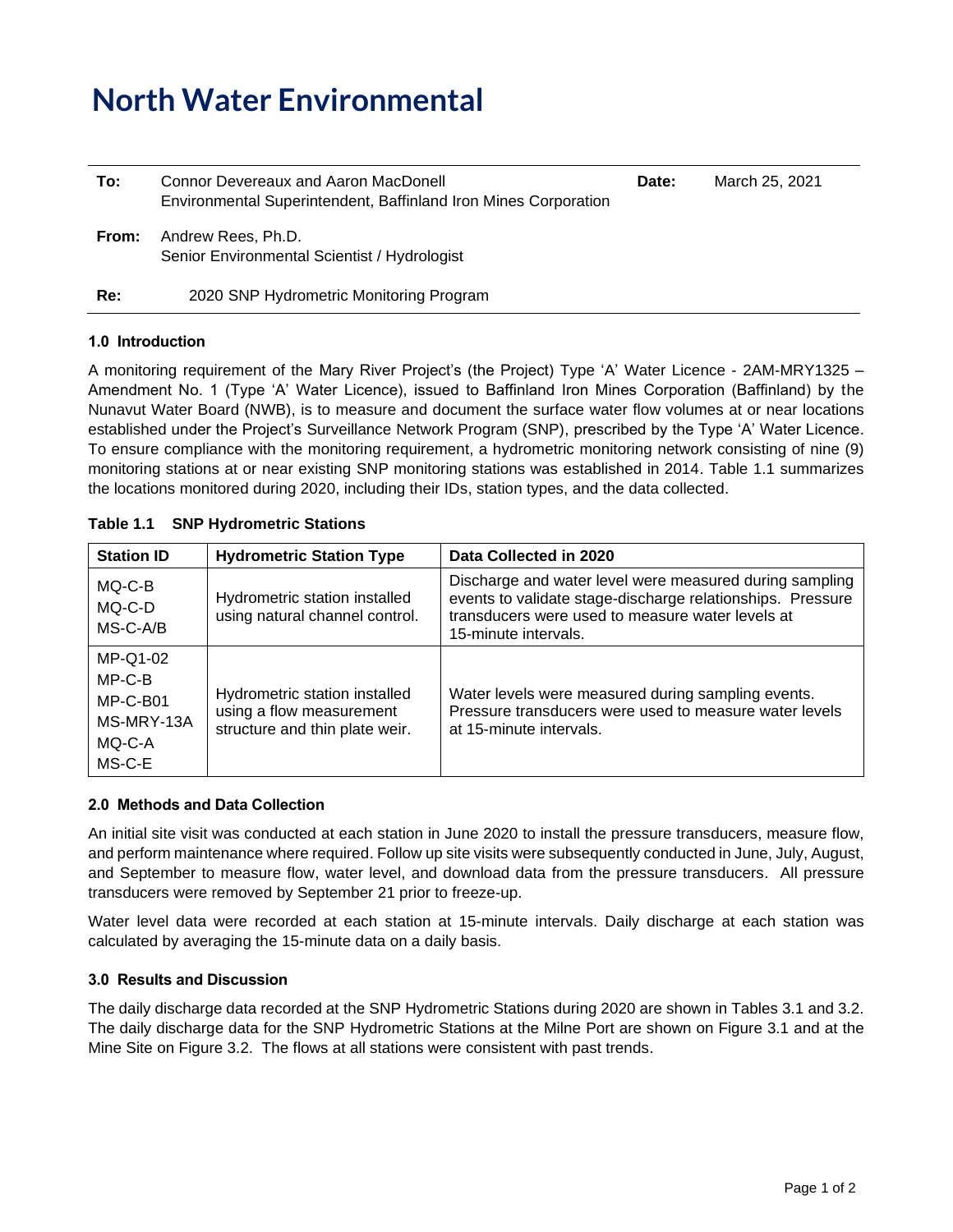## **North Water Environmental**

Re: 2020 SNP Hydrometric Monitoring Program

### **4.0 General Conclusion and Recommendations**

The weirs added and upgraded in 2019 provided reliable data throughout 2020. The stations with natural stream controls (MS-C-A/B, MQ-C-B, and MQ-C-D) were stable and continue to produce reliable flow data. No modifications to the flow structures or stations with natural controls are proposed for the 2021 season.

To ensure compliance with the Type 'A' Water Licence, Baffinland will continue to monitor surface water flow volumes at the stations in 2021 using the established SNP Hydrometric Monitoring Program protocols.

Prepared by:

noffees

Andrew Rees, Ph.D. Senior Environmental Scientist / Hydrologist

### **Attachments:**

- Table 3.1 SNP Station Daily Average Discharge June and July
- Table 3.2 SNP Station Daily Average Discharge August and September
- Figure 3.1 Milne Port SNP Stations Daily Discharge
- Figure 3.2 Mine Site SNP Stations Daily Discharge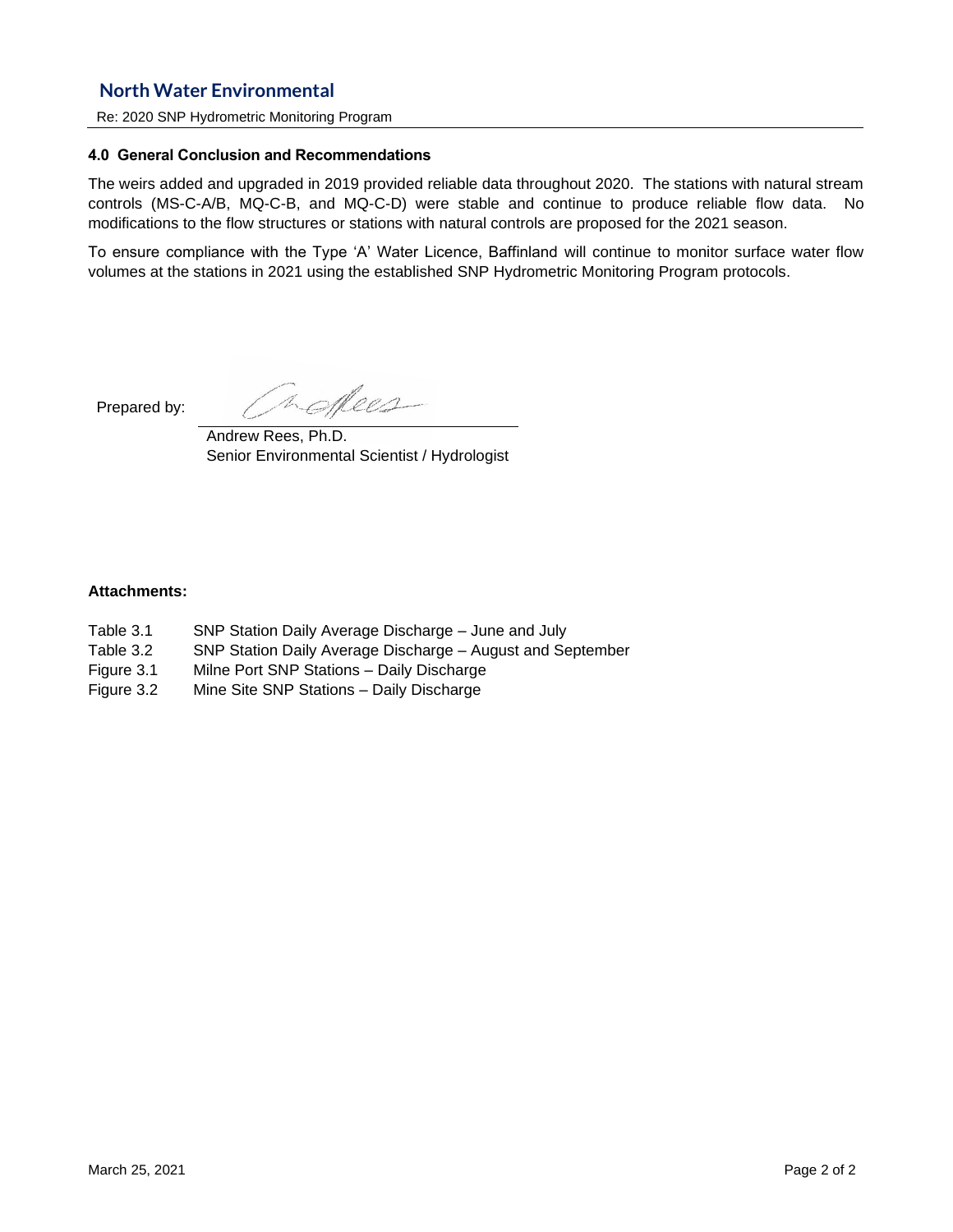## **North Water Environmental**

Re: 2020 SNP Hydrometric Monitoring Program

**Attachments**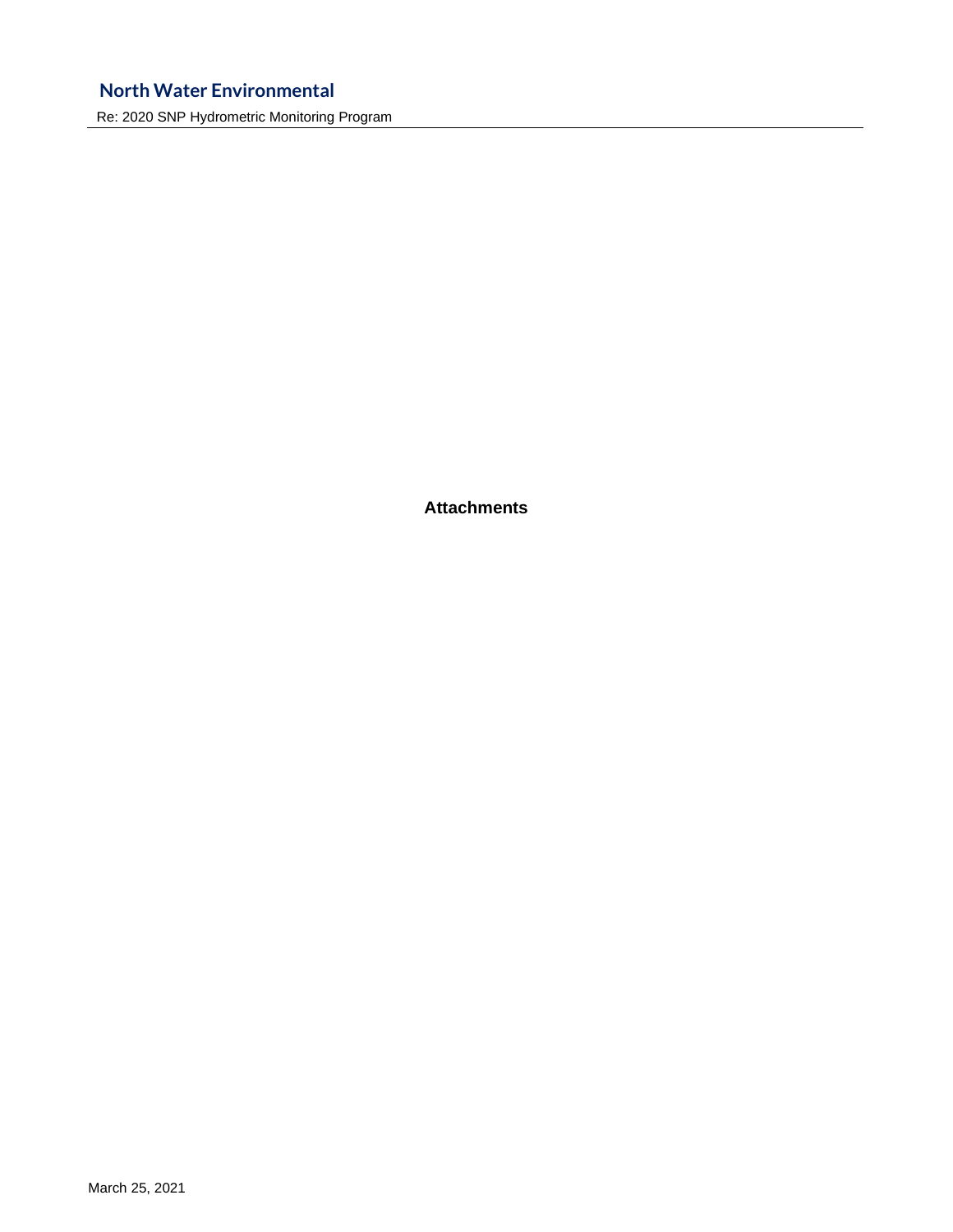|                            | Daily Average Discharge (I/s) |             |            |            |              |                           |                |              |            |
|----------------------------|-------------------------------|-------------|------------|------------|--------------|---------------------------|----------------|--------------|------------|
| Date                       | MP-C-B                        | MP-C-B01    | MP-Q1-02   | $MQ-C-A$   | $MQ-C-B$     | MQ-C-D                    | MS-MRY-13A     | MS-C-A/B     | MS-C-E     |
| 05-Jun-19                  |                               |             |            |            |              |                           | 0.010          |              | 9.1        |
| 06-Jun-19                  |                               |             |            |            |              | 43.4                      | 0.098          |              | 8.8        |
| 07-Jun-19                  | 0.65                          | 0.01        |            |            |              | 29.0                      | 0.542          |              | 10.9       |
| 08-Jun-19                  |                               | 0.00        |            |            |              |                           |                |              |            |
|                            | 0.74                          |             |            |            |              | 24.0                      | 0.396          |              | 9.3        |
| 09-Jun-19                  | 0.66                          | 0.22        |            |            |              | 103.4                     | 0.180          |              | 9.7        |
| 10-Jun-19                  | 0.06                          | 2.3         |            |            | 101.1        | 87.1                      | 0.203          |              | 8.4        |
| 11-Jun-19                  | 0.13                          | 4.1         |            |            | 59.2         | 87.2                      | 0.038          |              | 6.9        |
| 12-Jun-19                  | 0.48                          | 6.5         |            |            | 38.8         | 72.0                      | 0.167          |              | 4.9        |
| 13-Jun-19                  | 14.0                          | 10.9        |            |            | 31.0         | 58.4                      | 0.109          |              | 3.2        |
| 14-Jun-19                  | 14.5                          | 10.4        |            |            | 38.1         | 47.5                      | 0.163          |              | 2.6        |
| 15-Jun-19                  | 14.0                          | 10.7        | 0.24       |            | 41.0         | 60.7                      | 0.089          | 79.9         | 2.7        |
| 16-Jun-19                  | 15.0                          | 9.7         | 2.9        |            | 33.0         | 50.4                      | 0.023          | 100.1        | 2.2        |
| 17-Jun-19                  | 13.0                          | 8.8         | 2.8        |            | 28.8         | 38.8                      | 0.013          | 83.8         | 4.3        |
| $\overline{18}$ -Jun-19    | 12.5                          | 7.6         | 3.4        |            | 26.3         | 34.4                      | 0.003          | 62.4         | 3.6        |
| 19-Jun-19                  | 11.0                          | 6.4         | 3.0        | 5.6        | 23.3         | 31.8                      | 0.000          | 39.3         | 0.83       |
| 20-Jun-19                  | 25.0                          | 9.0         | 2.8        | 5.5        | 23.7         | 35.0                      | 0.009          | 24.7         | 1.0        |
| 21-Jun-19                  | 14.1                          | 6.4         | 2.8        | 6.1        | 22.7         | 36.5                      | 0.002          | 21.2         | 3.1        |
| 22-Jun-19                  | 6.6                           | 5.0         | 2.6        | 2.9        | 16.0         | 26.5                      | 0.000          | 12.9         | 2.0        |
| 23-Jun-19                  | 2.6                           | 3.7         | 1.5        | 2.8        | 13.0         | 19.5                      | 0.000          | 6.6          | 1.4        |
| 24-Jun-19                  | 3.0                           | 2.9         | 1.3        | 2.9        | 12.5         | 15.4                      | 0.000          | 3.9          | 0.86       |
| 25-Jun-19                  | 4.6                           | 4.0         | 1.7        | 2.9        | 14.9         | 17.2                      | 0.001          | 3.5          | 0.87       |
| 26-Jun-19                  | 6.3                           | 5.4         | 2.3        | 3.8        | 16.4         | 22.1                      | 0.000          | 5.7          | 2.6        |
| $\overline{27}$ -Jun-19    | 3.8                           | 5.0         | 1.9        | 2.4        | 12.7         | 16.0                      | 0.000          | 7.0          | 1.7        |
| 28-Jun-19                  | 8.0                           | 4.7         | 1.4        | 3.6        | 14.5         | 16.3                      | 0.004          | 7.4          | 1.7        |
| 29-Jun-19<br>$30 - Jun-19$ | 14.6                          | 6.8<br>7.3  | 2.4        | 10.8       | 25.7         | 33.8                      | 0.001          | 21.3         | 5.8        |
| 01-Jul-19                  | 3.6<br>3.7                    | 6.5         | 2.4<br>2.2 | 4.3<br>9.2 | 17.8<br>21.5 | 27.0<br>$\overline{27.4}$ | 0.000<br>0.005 | 32.0<br>29.8 | 4.5<br>4.8 |
| 02-Jul-19                  | 0.24                          | 4.9         | 1.9        | 6.2        | 19.0         | 26.9                      | 0.000          | 33.5         | 4.7        |
| 03-Jul-19                  | 0.07                          | 3.1         | 1.5        | 2.8        | 11.9         | 16.9                      | 0.000          | 27.5         | 2.8        |
| 04-Jul-19                  | 2.6                           | 2.2         | 1.3        | 1.7        | 8.1          | 14.3                      | 0.000          | 19.8         | 1.9        |
| 05-Jul-19                  | 0.08                          | 1.7         | 1.1        | 1.2        | 6.7          | 11.8                      | 0.000          | 13.8         | 1.6        |
| 06-Jul-19                  | 0.10                          | 1.2         | 0.87       | 0.96       | 5.7          | 9.7                       | 0.003          | 9.8          | 1.6        |
| 07-Jul-19                  | 0.00                          | 0.61        | 0.77       | 0.93       | 5.6          | 9.3                       | 0.000          | 7.7          | 1.9        |
| 08-Jul-19                  | 0.00                          | 0.47        | 0.67       | 0.53       | 4.3          | 7.7                       | 0.000          | 5.6          | 0.84       |
| 09-Jul-19                  | 0.00                          | 0.27        | 0.65       | 0.30       | 4.0          | 4.9                       | 0.000          | 4.2          | 0.57       |
| 10-Jul-19                  | 0.00                          | 0.14        | 0.58       | 1.8        | 6.8          | 7.6                       | 0.002          | 4.8          | 1.5        |
| 11-Jul-19                  | 0.00                          | 0.13        | 0.51       | 1.8        | 7.8          | 12.1                      | 0.000          | 5.6          | 2.5        |
| 12-Jul-19                  | 0.00                          | 0.18        | 0.47       | 0.87       | 5.6          | 9.0                       | 0.000          | 4.8          | 1.7        |
| 13-Jul-19                  | 0.00                          | 0.22        | 0.46       | 0.60       | 5.4          | 7.1                       | 0.000          | 4.3          | 1.4        |
| 14-Jul-19                  | 0.00                          | 0.72        | 0.66       | 9.3        | 22.7         | 29.5                      | 0.019<br>0.000 | 30.0<br>60.7 | 9.1        |
| 15-Jul-19<br>16-Jul-19     | 2.1<br>15.0                   | 7.3<br>15.1 | 1.9<br>2.7 | 5.8<br>3.5 | 18.2<br>13.8 | 30.3<br>21.8              | 0.000          | 55.2         | 8.2<br>6.7 |
| 17-Jul-19                  | 17.0                          | 17.7        | 3.7        | 3.9        | 14.0         | 20.3                      | 0.000          | 46.5         | 6.4        |
| 18-Jul-19                  | 25.0                          | 25.7        | 5.9        | 4.3        | 13.9         | 20.4                      | 0.000          | 42.2         | 6.7        |
| 19-Jul-19                  | 22.0                          | 23.7        | 5.5        | 4.1        | 13.5         | 18.4                      | 0.000          | 39.2         | 6.5        |
| 20-Jul-19                  | 19.0                          | 18.4        | 4.8        | 2.1        | 10.1         | 13.4                      | 0.000          | 32.6         | 4.9        |
| 21-Jul-19                  | 16.0                          | 12.7        | 3.2        | 1.6        | 8.6          | 9.4                       | 0.000          | 27.0         | 3.9        |
| 22-Jul-19                  | 14.0                          | 9.3         | 2.4        | 1.4        | 8.7          | 8.3                       | 0.000          | 22.5         | 3.5        |
| 23-Jul-19                  | 12.0                          | 6.4         | 1.9        | 1.2        | 8.5          | 7.4                       | 0.000          | 18.4         | 3.1        |
| 24-Jul-19                  | 11.5                          | 5.3         | 1.4        | 1.1        | 9.3          | 6.5                       | 0.000          | 15.2         | 2.9        |
| 25-Jul-19                  | 9.5                           | 4.5         | 1.1        | 1.0        | 9.0          | 6.1                       | 0.000          | 12.6         | 2.7        |
| 26-Jul-19                  | 9.0                           | 4.2         | 1.0        | 0.9        | 9.1          | 5.8                       | 0.000          | 10.8         | 2.6        |
| 27-Jul-19                  | 8.0                           | 4.1         | 1.0        | 1.3        | 10.6         | $7.5\,$                   | 0.000          | 10.2         | 3.1        |
| 28-Jul-19                  | 8.5                           | 4.2         | 0.79       | 2.0        | 12.9         | 10.0                      | 0.000          | 10.4         | 3.4        |
| 29-Jul-19                  | 9.0                           | 4.5         | 0.65       | 1.6        | 12.0         | 10.3                      | 0.000          | 9.3          | 2.8        |
| 30-Jul-19                  | 10.0                          | 6.0         | 0.81       | 3.5        | 17.1         | 16.3                      | 0.000          | 10.9         | 4.3        |
| 31-Jul-19                  | 16.0                          | 10.4        | 0.95       | 2.7        | 14.7         | 17.9                      | 0.000          | 11.9         | 3.8        |

| Table 3.1 - SNP Station Daily Average Discharge - June and July |
|-----------------------------------------------------------------|
|-----------------------------------------------------------------|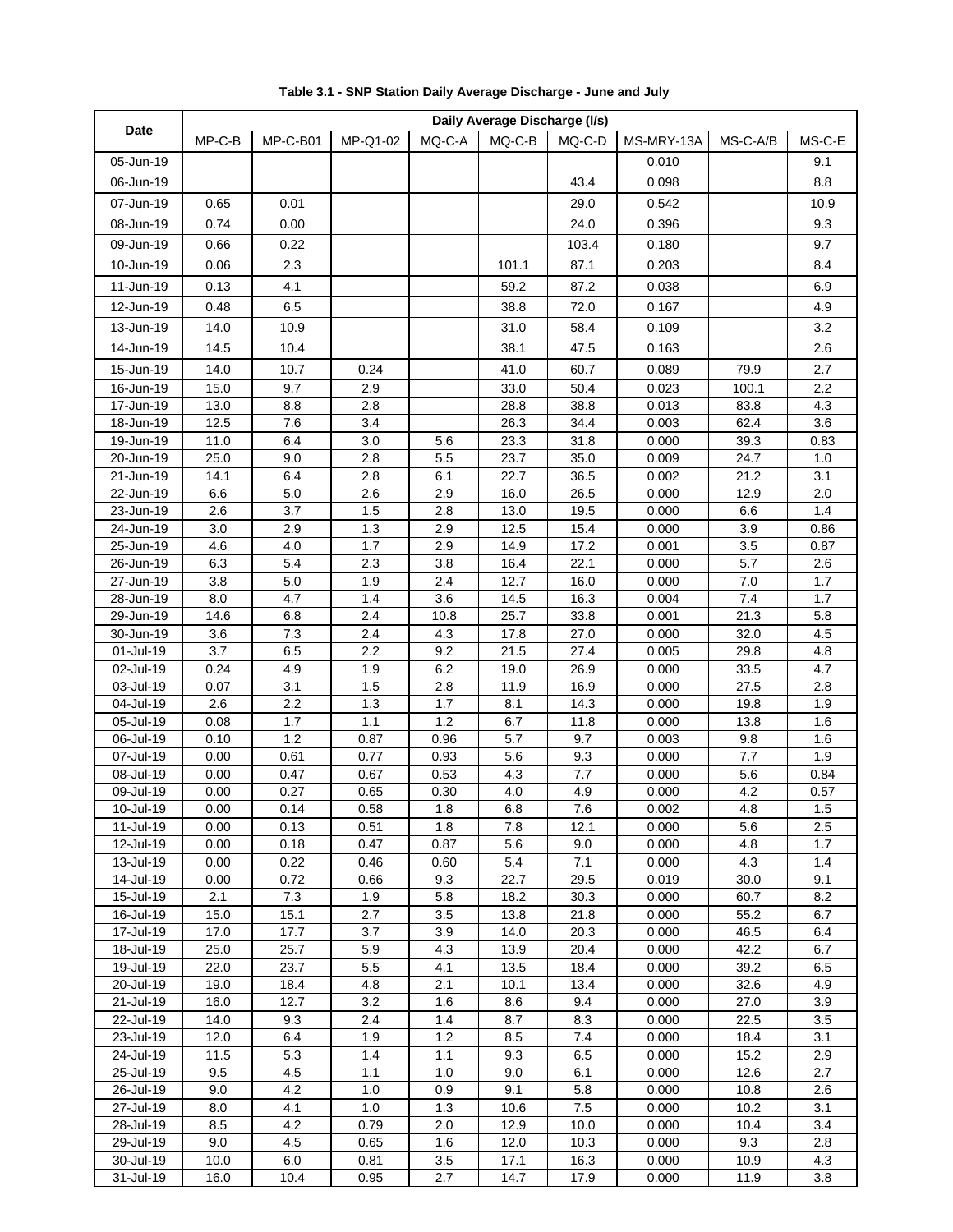| <b>Date</b> | Daily Average Discharge (I/s) |          |          |        |          |          |            |          |        |
|-------------|-------------------------------|----------|----------|--------|----------|----------|------------|----------|--------|
|             | $MP-C-B$                      | MP-C-B01 | MP-Q1-02 | MQ-C-A | $MQ-C-B$ | $MQ-C-D$ | MS-MRY-13A | MS-C-A/B | MS-C-E |
| 1-Aug-19    | 10.0                          | 7.1      | 0.92     | 2.0    | 11.7     | 10.6     | 0.000      | 10.4     | 3.2    |
| 2-Aug-19    | 7.0                           | 4.9      | 0.88     | 2.2    | 12.8     | 11.3     | 0.000      | 9.8      | 3.3    |
| 3-Aug-19    | 4.0                           | 4.1      | 0.69     | 2.0    | 12.2     | 11.0     | 0.000      | 9.5      | 2.9    |
| 4-Aug-19    | 0.89                          | 3.5      | 0.52     | 1.8    | 11.9     | 10.7     | 0.000      | 8.5      | 2.7    |
| 5-Aug-19    | 0.43                          | 2.7      | 0.36     | 1.6    | 11.3     | 10.1     | 0.000      | 7.7      | 2.3    |
| 6-Aug-19    | 2.3                           | 2.7      | 0.22     | 1.4    | 10.2     | 9.8      | 0.000      | 6.5      | 1.9    |
| 7-Aug-19    | 0.81                          | 2.0      | 0.16     | 1.4    | 10.3     | 9.2      | 0.000      | 5.9      | 1.9    |
| 8-Aug-19    | 0.09                          | 1.8      | 0.13     | 1.3    | 10.3     | 8.7      | 0.000      | 5.2      | 1.7    |
| 9-Aug-19    | 0.003                         | 1.4      | 0.11     | 1.2    | 10.0     | 7.8      | 0.000      | 4.6      | 1.5    |
| 10-Aug-19   | 0.000                         | 1.2      | 0.10     | 1.1    | 9.6      | 7.3      | 0.000      | 3.8      | 1.2    |
| 11-Aug-19   | 0.09                          | 0.97     | 0.08     | 1.1    | 9.5      | 7.1      | 0.000      | 3.3      | 1.0    |
| 12-Aug-19   | 2.4                           | 0.98     | 0.08     | 1.4    | 10.5     | 8.2      | 0.000      | 3.1      | 1.4    |
| 13-Aug-19   | 5.9                           | 1.7      | 0.08     | 2.6    | 14.9     | 13.6     | 0.000      | 3.8      | 2.5    |
| 14-Aug-19   | 0.07                          | 1.8      | 0.06     | 2.0    | 13.6     | 14.4     | 0.000      | 3.8      | 1.9    |
| 15-Aug-19   | 0.12                          | 1.5      | 0.05     | 1.6    | 11.7     | 12.0     | 0.000      | 3.1      | 1.2    |
| 16-Aug-19   | 0.02                          | 0.9      | 0.05     | 1.4    | 11.6     | 11.5     | 0.000      | 2.7      | 0.98   |
| 17-Aug-19   | 10.0                          | 2.8      | 0.09     | 6.4    | 22.3     | 24.7     | 0.000      | 6.4      | 4.0    |
| 18-Aug-19   | 8.0                           | 5.1      | 0.09     | 8.4    | 23.2     | 31.8     | 0.000      | 10.9     | 5.2    |
| 19-Aug-19   | 3.9                           | 4.6      | 0.07     | 5.1    | 17.8     | 24.2     | 0.000      | 11.5     | 3.3    |
| 20-Aug-19   | 2.8                           | 2.6      | 0.07     | 3.6    | 15.5     | 19.0     | 0.000      | 13.9     | 2.7    |
| 21-Aug-19   | 0.92                          | 1.6      | 0.07     | 2.9    | 14.5     | 16.5     | 0.000      | 15.6     | 2.2    |
| 22-Aug-19   | 6.1                           | 1.8      | 0.08     | 4.1    | 16.9     | 18.6     | 0.000      | 17.4     | 3.0    |
| 23-Aug-19   | 3.4                           | 1.8      | 0.08     | 3.8    | 15.9     | 19.5     | 0.000      | 17.4     | 2.5    |
| 24-Aug-19   | 1.1                           | 1.9      | 0.07     | 2.9    | 14.0     | 16.3     | 0.000      | 16.0     | 1.9    |
| 25-Aug-19   | 2.1                           | 1.5      | 0.06     | 2.5    | 13.0     | 14.3     | 0.000      | 14.5     | 1.7    |
| 26-Aug-19   | 0.75                          | 1.1      | 0.06     | 2.3    | 12.9     | 14.6     | 0.000      | 13.2     | 1.6    |
| 27-Aug-19   | $1.0$                         | 1.0      | 0.07     | 2.6    | 13.7     | 15.1     | 0.000      | 12.6     | 1.7    |
| 28-Aug-19   | 0.88                          | 0.84     | 0.06     | 2.3    | 13.1     | 13.7     | 0.000      | 11.7     | 1.5    |
| 29-Aug-19   | 0.97                          | 0.92     | 0.05     | 2.1    | 12.5     | 12.3     | 0.000      | 10.4     | 1.3    |
| 30-Aug-19   | 1.3                           | 1.2      | 0.06     | 2.0    | 12.4     | 11.9     | 0.000      | 9.3      | 1.3    |
| 31-Aug-19   | 1.2                           | 1.2      | 0.05     | 2.4    | 13.3     | 13.6     | 0.000      | 8.7      | 1.6    |
| 1-Sep-19    | 1.2                           | 1.1      | 0.04     | 2.1    | 12.8     | 14.4     | 0.000      | 7.5      | 1.4    |
| 2-Sep-19    | 0.79                          | 0.75     | 0.04     | 1.9    | 12.5     | 13.8     | 0.000      | 6.4      | 1.3    |
| 3-Sep-19    | 0.65                          | 0.61     | 0.03     | 1.6    | 10.8     | 12.9     | 0.000      | 5.4      | 1.0    |
| 4-Sep-19    | 0.43                          | 0.41     | 0.03     | 1.6    | 10.3     | 11.6     | 0.000      | 4.4      | 0.89   |
| 5-Sep-19    | 0.28                          | 0.26     | 0.02     | 1.5    | 10.2     | 11.0     | 0.000      | 3.5      | 0.84   |
| 6-Sep-19    | 0.10                          | 0.10     | 0.02     | 1.4    | 10.1     | 10.9     | 0.000      | 2.9      | 0.83   |
| 7-Sep-19    | 0.11                          | 0.11     | 0.01     | 1.4    | 9.9      | 10.9     | 0.000      | 2.3      | 0.79   |
| 8-Sep-19    | 0.03                          | 0.03     | 0.01     | 1.3    | 10.1     | 12.0     | 0.000      | 1.8      | 0.81   |
| 9-Sep-19    | 0.04                          | 0.04     | 0.01     | 1.3    | 9.8      | 11.6     | 0.000      | 1.4      | 0.81   |
| 10-Sep-19   | 0.01                          | 0.01     | 0.01     | 1.3    | 11.1     | 13.2     | 0.000      | 1.1      | 1.0    |
| 11-Sep-19   | 0.01                          | 0.01     | 0.01     | 1.6    | 12.9     | 16.6     | 0.000      | 1.3      | 1.4    |
| 12-Sep-19   | 0.01                          | 0.01     | 0.004    | 1.4    | 11.6     | 15.8     | 0.000      | 0.86     | 1.2    |
| 13-Sep-19   | 0.01                          | 0.01     | 0.004    | 1.3    | 11.0     | 15.3     | 0.000      | 0.54     | 1.0    |
| $14-Sep-19$ | 0.04                          | 0.03     | 0.002    | 1.1    | 9.5      | 18.1     | 0.000      | 0.85     | 1.1    |
| 15-Sep-19   | 0.01                          | 0.01     | 0.000    | 1.3    | 10.9     | 14.6     | 0.000      | 0.06     | 1.2    |
| 16-Sep-19   | 0.00                          | 0.00     | 0.000    | 2.2    | 13.8     | 13.2     | 0.000      | 0.01     | 1.1    |
| 17-Sep-19   | 0.01                          | 0.01     | 0.000    |        |          |          |            |          | 1.0    |
| 18-Sep-19   | 0.01                          | 0.01     | 0.000    |        |          |          |            |          |        |
| 19-Sep-19   |                               |          | 0.000    |        |          |          |            |          |        |
| 20-Sep-19   |                               |          | 0.16     |        |          |          |            |          |        |
| 21-Sep-19   |                               |          | 0.06     |        |          |          |            |          |        |

**Table 3.2 - SNP Station Daily Average Discharge - August and September**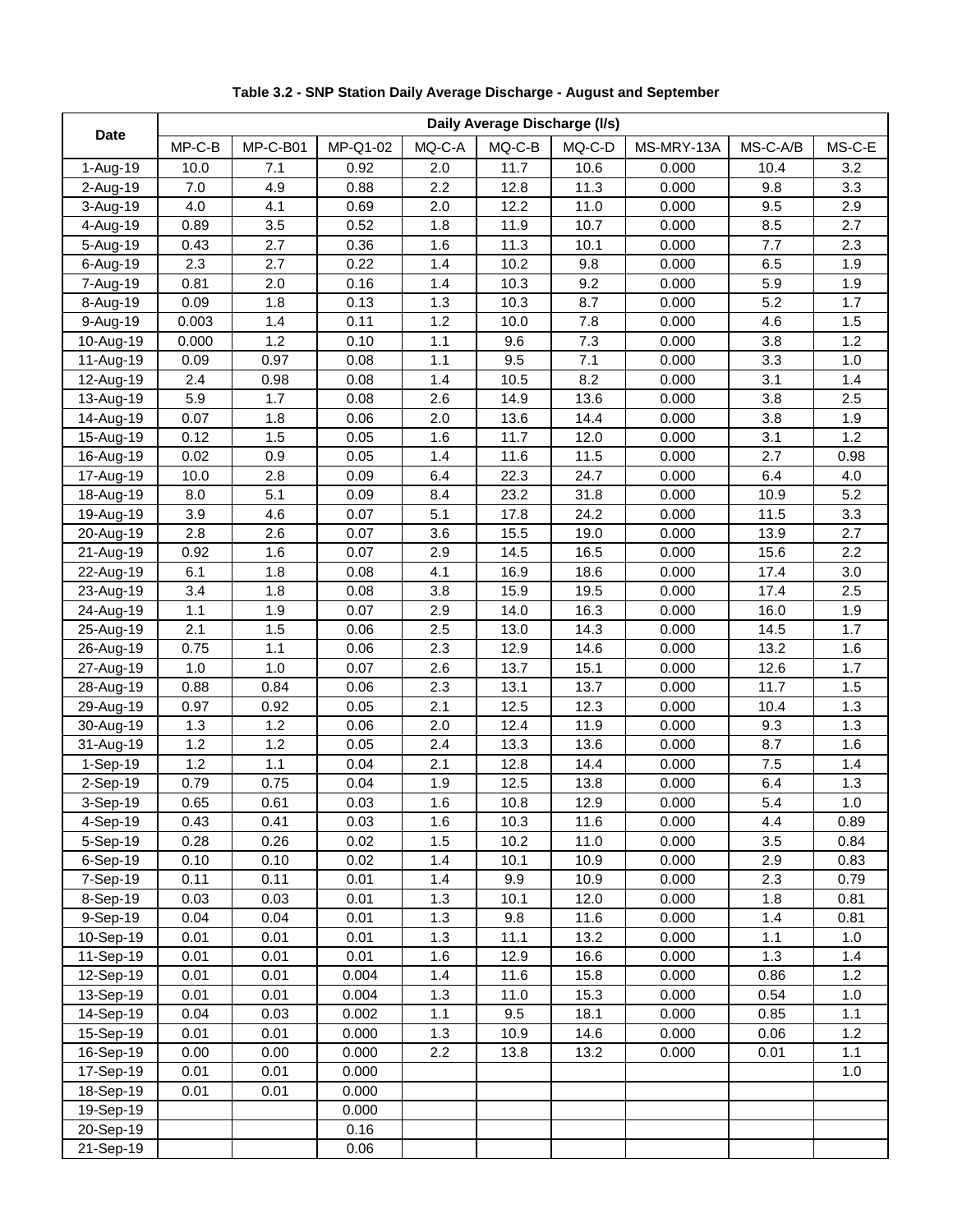

**Figure 3.1 Milne Port SNP Stations - Daily Discharge**